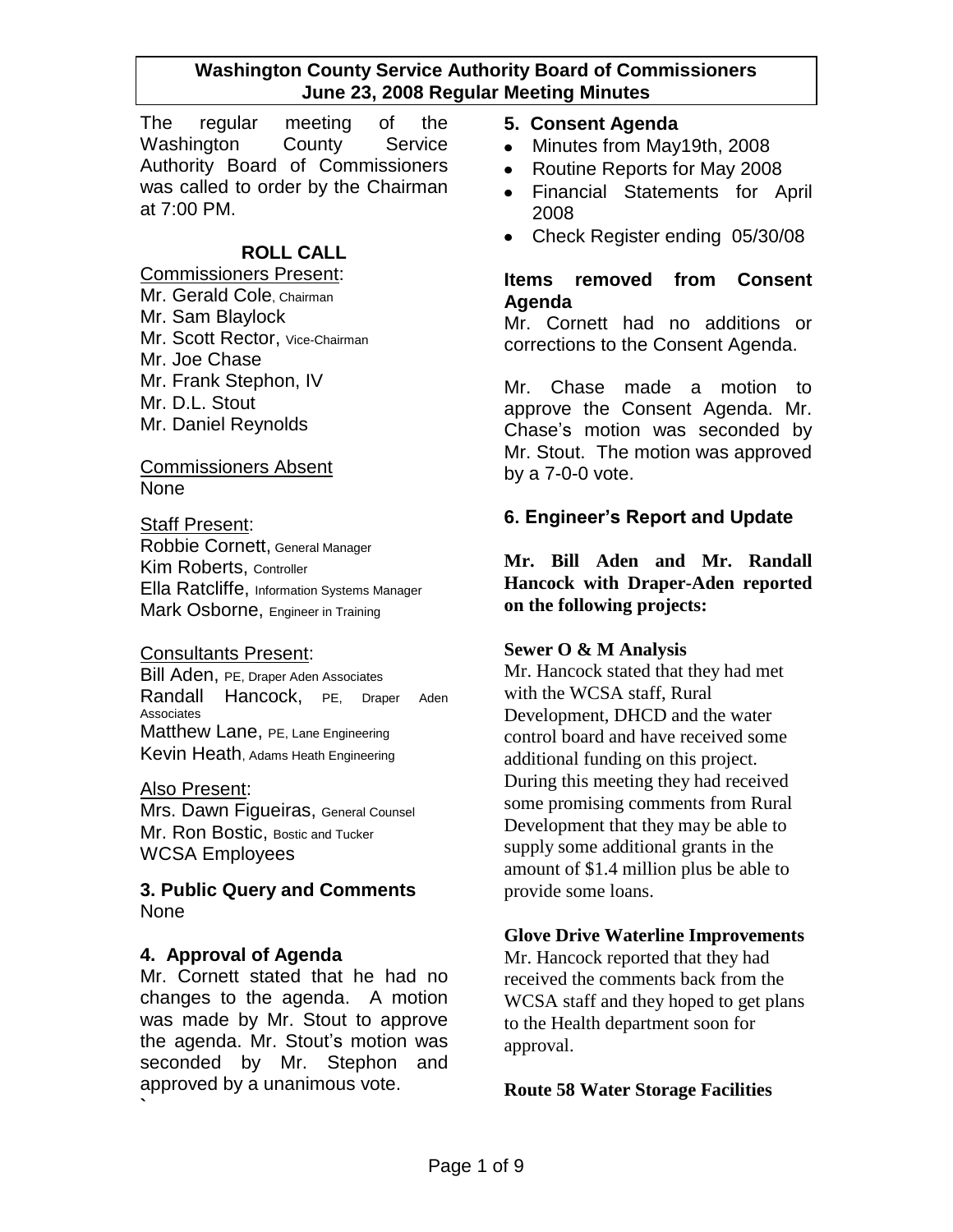Mr. Hancock reported that they had completed their final report and are continuing to revise the cost estimates. He said that it looked like they had come up with some substantial savings on the costs of the access road. They hoped to bring the final design of this project at the next meeting.

## **Route 58/Watauga Road Waterline Improvements**

Mr. Hancock reported that this project is moving on very well. Mr. Hancock stated that Little B had installed approximately 11% of water line and Boring Contractors had installed around 38% of water line.

## **Mr. Matthew Lane with Lane Engineering reported on the following projects:**

## **Lime Hill/Walker Mountain Road Project**

Mr. Lane reported that the contract documents have been prepared and executed by the Contractor. He said that currently the WCSA staff and Lane Engineering had been reviewing the shop drawings for the project and hopefully will be able to approve a motion to proceed in the next week or so.

## **Raw Water Intake and Water Treatment Plant Expansion**

Mr. Lane reported on Task Order #1- Interim Water Withdrawal Permit- that they had received approval for publication and they would be putting this in the paper soon and would be waiting for comments. Task Order #2 and Task Order #3 & 4 which is the Preliminary Engineering Report and Raw Water Intake and Water Treatment

Plant Expansion had a brainstorming session on June  $2<sup>nd</sup>$ . He felt this session was a success and a lot of good ideas came from this meeting. He said that Technical Memorandum #5 was completed as of June  $20<sup>th</sup>$ . Mr. Lane said that they had been on several Technology Tours and they had one left to do and everything was on schedule at this time.

# **Mr. Kevin Heath reported on the following projects:**

# **White's Mill Road**

Mr. Heath said that since the last meeting they had received the additional surveying for the tank site and they have completed the proposed plans and have submitted this to the Health Department and have received their approval. He stated that the geotechnical report had also been completed.

## **Orchard Hill Road**

Mr. Heath said that the easement acquisition is still ongoing on this project by the WCSA staff.

## **7. General Manager's Report and Update**

Mr. Cornett reported on the following: **Significant Work**

## **Water Production**

Produced 202,366,585 gallons of drinking water

## **Distribution**

Coordinated the outside purchase of  $\bullet$ 23,036,700 gallons of drinking water

## **Meter Department**

- 124 customers were telephoned  $\bullet$ following unusually high usage
- 662 customers were notified that  $\bullet$ there water was to be turned off due to non-payment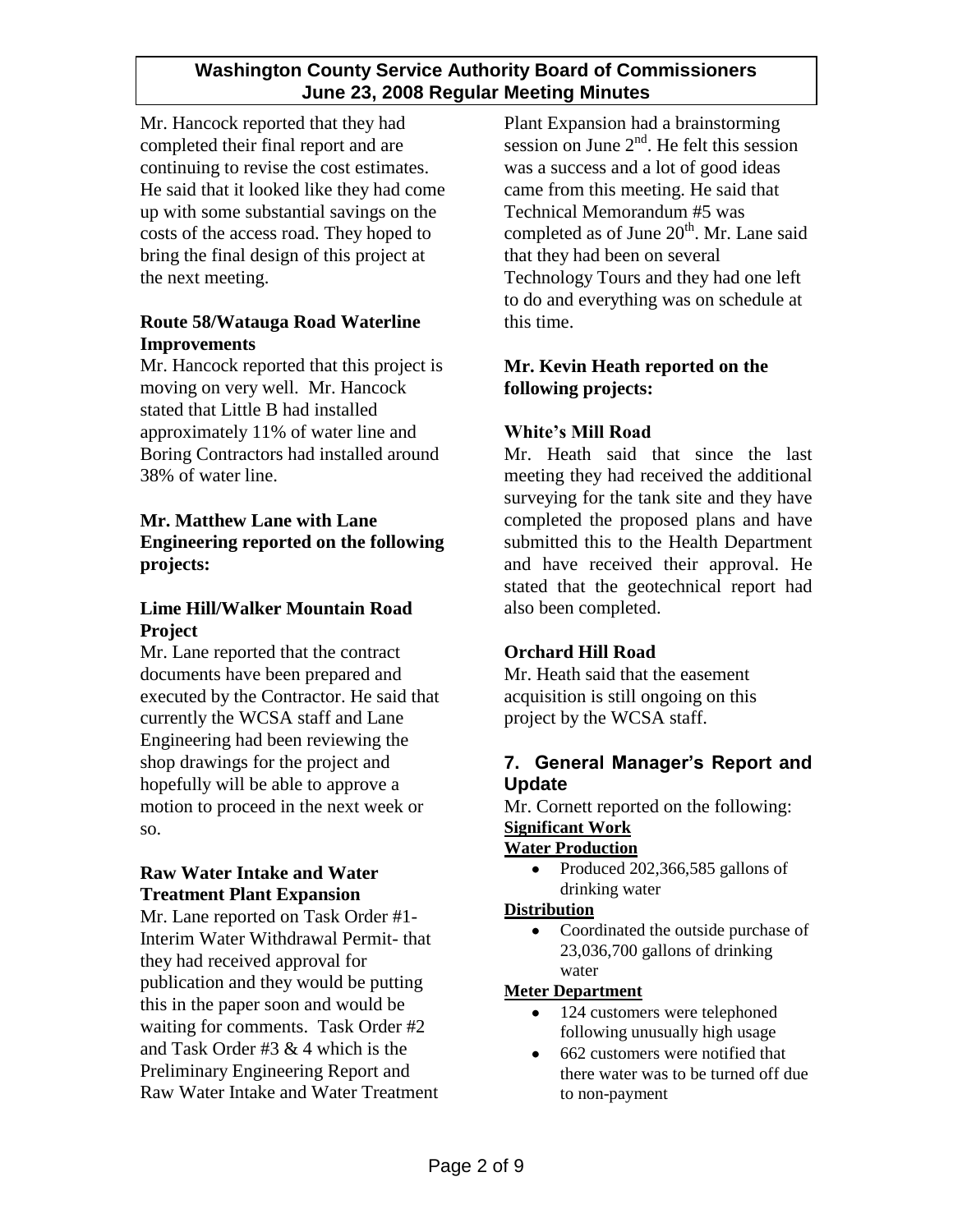#### **Customer Service**

- \$2,887.90 was abated for 29  $\bullet$ customer water leaks
- $\bullet$  \$12,211.37 was written off as bad debt three years old (May 2005)

#### **Maintenance**

- 36 Leaks  $\bullet$
- 4 major break
- 27 water taps
- 1 wastewater taps
- 49 after hours maintenance call-outs

#### **Wastewater**

Treated 8,284,000 gallons of wastewater

#### **Construction in Progress**

- Wild Cherry Lane- WCSA is  $\bullet$ renting an excavator and rock hammer to excavate rock on this project. We have installed 3,400 feet of water line and are 40% complete.
- $\bullet$ Rustic Lane- In order to eliminate a leaking water line that runs through an area resident's basement behind Builders Supermarket, WCSA is replacing about 1,200 feet of galvanized water line on Rustic Lane with 6" PVC line, installed one fire hydrant and moved 6 customers to the new line.

#### **Projects in Design or Pre-Construction Phase**

- Chestnut Mountain Road- WCSA continues to pursue properties for a pump station and hydro pneumatic tank.
- Mendota Road (Phase 1)- Both  $\bullet$ projects have been bid. At the end of this report we will be requesting that you award the Mendota project to the apparent low bidder, Tipton Construction.
- $\bullet$  . Denton Valley Road- Due to bid prices being in excess of the original estimated amount, we are currently evaluating alternatives for the Denton Valley project.
- Tumbling Creek Road- U S Fish and Wildlife finally contacted us last Friday to say that they should have comments by the end of the week. Once approval is received we plan to ask the Board to authorize us to advertise the project for bid.
- Fire Hydrants in Westwood- After  $\bullet$ discussions with interested WCSA staff, an alternative method were decided on to make progress with the project. We plan on dividing the project into separate project areas. WCSA has composed a letter and will be talking to potential "project champions" in the coming weeks.
- Fire Hydrants in Wolf Creek Estates- The fire hydrant in Wolf Creek Estates is expected to be installed by mid July.
- Meadowview Area Hydrant Request – A hydraulic analysis in this area revealed some unexpected results. For that reason, we have further investigated the area before we can move forward with this project.

#### **Administrative Items**

- We would like to recognize and welcome new employees Randy Gobble and James Smith in the Maintenance and Donna Lawson in the Wastewater Treatment Department.
- Due to power outages that resulted in the Town of Chilhowie requiring more water from the treatment facility in Mill Creek we had to once again use the temporary pump station on Lee Hwy near Glade Spring to supplement water in the Seven Springs Water Tank. Employees from the Maintenance Department are to be commended for operating this pump from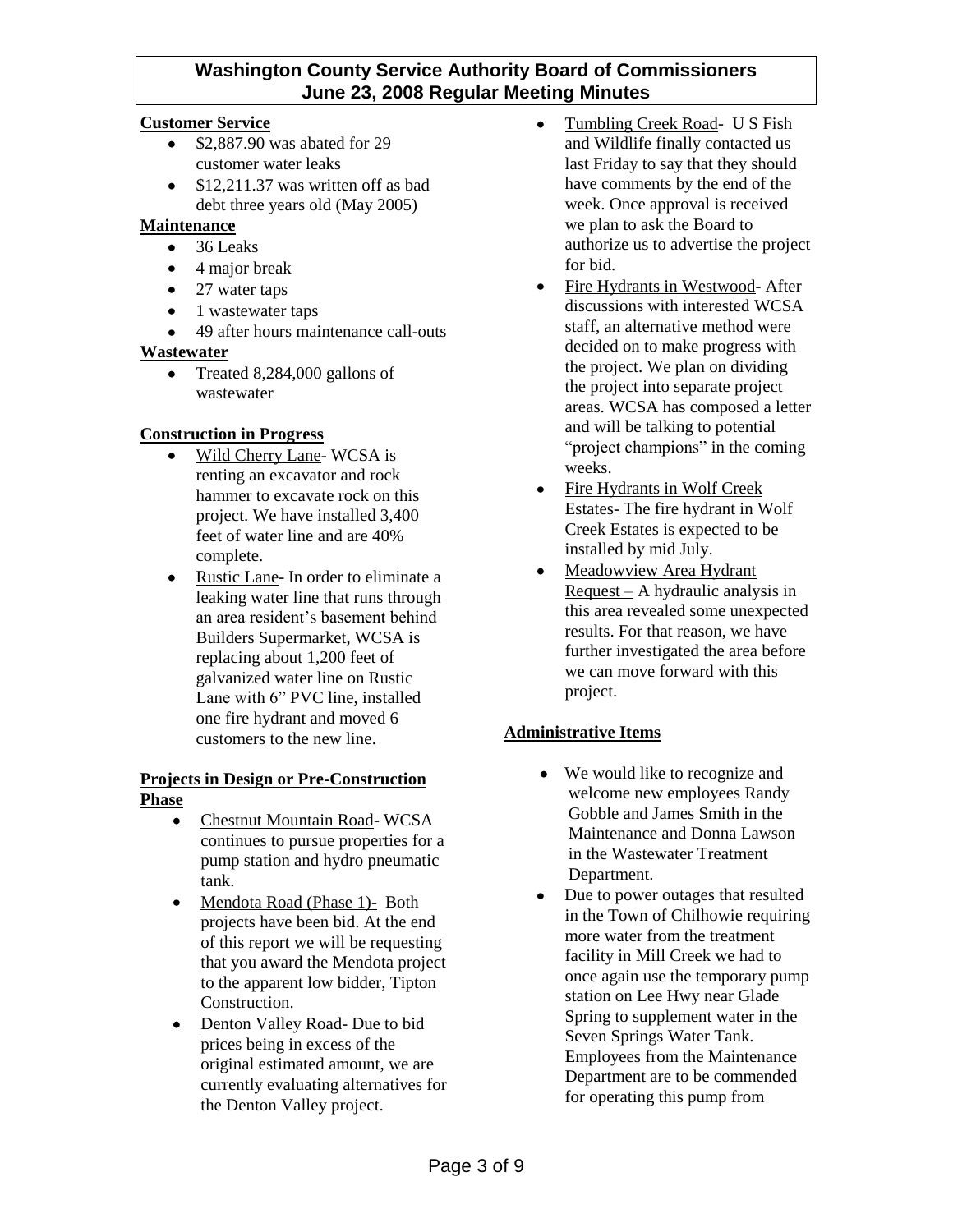11:30pm on June  $10^{th}$  to the afternoon of June  $11<sup>th</sup>$ .

Mr. Mark Osborne addressed the Board on the bid tabulations for the Mendota Road-Phase I and Denton Valley Road projects. Mr. Osborne presented the Board with a handout showing the map areas and also bid tabulation sheets from each bidder on each project. Mr. Osborne reported the low bidder for Mendota Road Phase I was Tipton Construction with a cost of \$223, 047.90. He requested the Board to approve the low bidder on this project. Mr. Reynolds made a motion to accept the low bid. Mr. Reynolds' motion was seconded by Mr. Stout and passed by a unanimous vote. Mr. Osborne also reported on the Denton Valley Road Project and stated that the low bidder for this project was Central Builders with a cost of \$182,260.00. Mr. Osborne requested the Board to approve the low bidder on this project and also seek additional funding for this project. Mr. Cole questioned whether the contractor would hold off on his bid until WCSA seeks additional funding for this project. Mr. Osborne stated that the contractor would be willing to do this and keep the standing price for a 60 day period. Mr. Osborne felt confident that we would possibly have additional funding acquired by the July board meeting. A motion was made by Mr. Stout to approve the low bidder and seek additional funding for this project. Mr. Stout's motion was seconded by Mr. Chase and approved by a unanimous vote.

# **8. Recognition of Commissioner Reynolds**

Mr. Cole presented Mr. Reynolds with a plaque from the Board showing appreciation of his 16 years as serving as a WCSA Board of Commissioner. Mr. Cole commended Mr. Reynolds and stated that Mr. Reynolds had taught him a lot while his tenure on the Board and saw him as a good friend. He said that he always knew where he stood with Mr. Reynolds as a Board of Commissioner and appreciated all the years of his service to the Washington County Service Authority.

## **9. David Phillips Request for BVU Water Service**

Mr. Cornett reported that in February of 2008 that Mr. Phillips had made a request for a water and wastewater service connection at the end of Indiana Avenue which belongs to BVU. He stated that the Board had taken no action at the time of this request and since that time Mr. Phillips has decided to install a septic system to provide wastewater service to his property and is now requesting the Board's approval to obtain a water connection from BVU to provide water service to this property. Mr. Cornett stated that this request fits more appropriately with former requests that had been made to WCSA for water service to connect a BVU service line. Mr. Stout questioned whether this would be a single family dwelling. Mr. Cornett said that Mr. Phillips stated that this would be a single family dwelling. Mr. Cole questioned how far the BVU water line was from Mr. Phillips property. Mr. Cornett stated that he was unsure of how far the BVU line was from his property. Mr. Cornett stated that the WCSA line is around 1500 feet away. Mr. Cornett recommended that if the Board did approve this connection that a stipulation should be made in the motion that this would only be for single family residence. Ms. Figueiras stated that this would not be setting precedence for the Board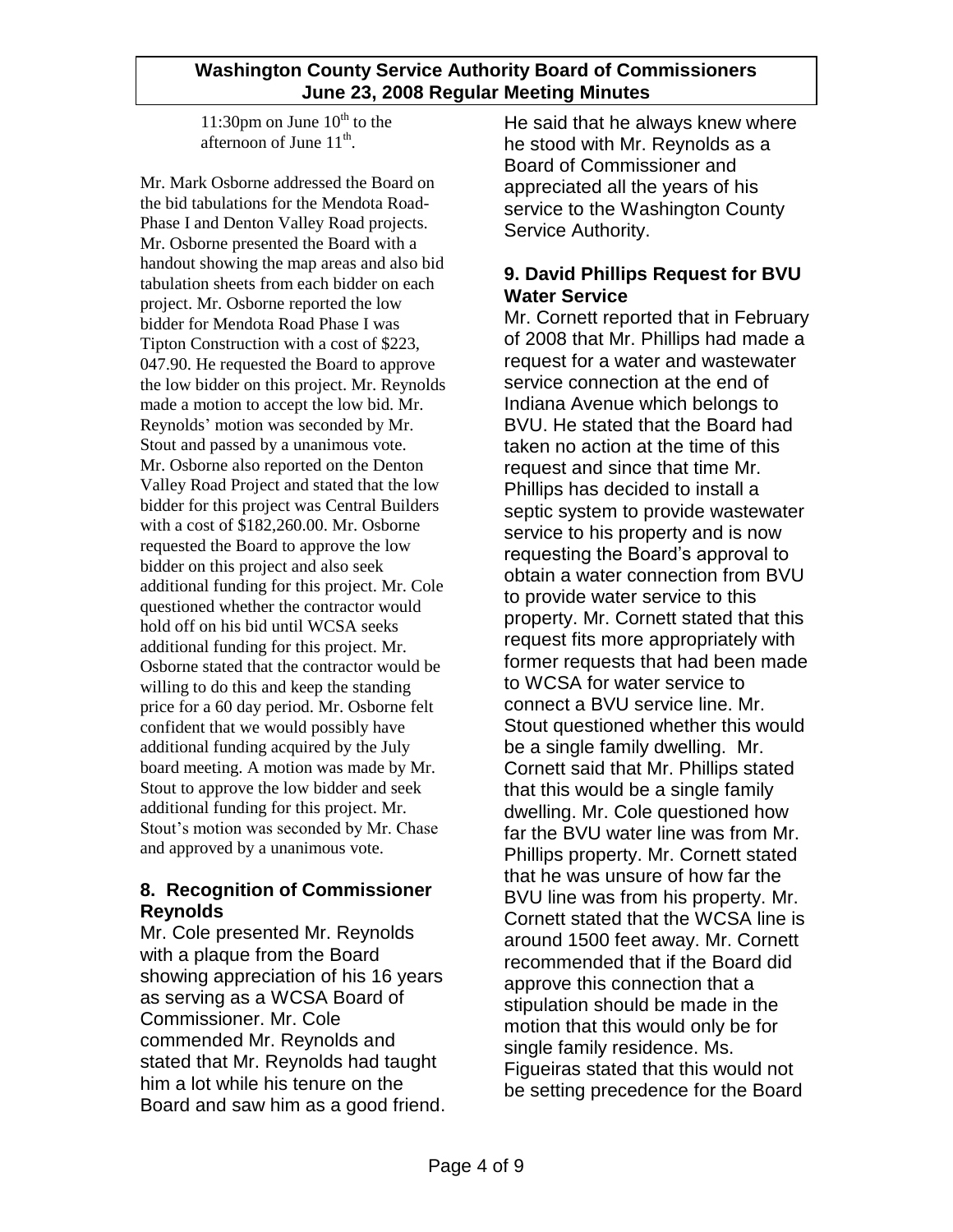because each situation is different depending on the layout, location and hydraulics of the property in question. A motion was made by Mr. Stout that he was in favor of Mr. Phillips connecting to the BVU service line with a stipulation that this would be for a single family residence only and any future connections must be made to WCSA in the future. Mr. Stout's motion was seconded by Mr. Stephon and passed by a unanimous vote.

## **10. 2006-2007 Financial Audit Report**

Mr. Ron Bostic from Bostic and Tucker presented to the Board the Financial Audit report for the 2006- 2007 Fiscal year. Mr. Bostic thanked the Board for the opportunity to work with WCSA and the staff over the years. Mr. Bostic covered the increase in assets for WCSA and said that this was only around \$54,000. He stated that this amount did not sound like a large amount but part of the reasoning for this number included 3.3 million in depreciation amounts. He said that when this is added back WCSA's financial position is in very good standing. He said that in years past that he always discussed keeping a good current position which is currently around 2.5 to 1. He said that this is very good position to have. He reported that the cash flow was over 1 million from the prior year. He stated that assets did increase around 3 million this year. The operating revenue for water and sewer showed a profit of around \$828,000 counting depreciation, interest increase of around \$260,000 and grants of \$191,000. The total retained

earnings from operations are around \$30 million. Mr. Bostic commented on two internal control issues WCSA needed to address. One issue was inventory control of WCSA material. Mr. Bostic said this was a significant finding. He also said another finding was some issues of how the accounts receivable was hitting the GL system which caused problems in reconciliation of the accounts receivable subsidiary ledger to the General Ledger every month. These issues are now being taken care of. Mr. Bostic stated that his findings were all an unqualified opinion.

# **11. Procurement Guidelines**

Mrs. Dawn Figueiras, Legal Counsel said the Mr. Lawson had presented the Board with Procurement Guidelines for Board review at the May meeting. Mrs. Figueiras wanted to know if the Board had questions about the Guidelines and requested the Board's approval of the document. A motion was made by Mr. Chase to approve the document presented. Mr. Chase's motion was seconded by Mr. Stout and approved by a unanimous vote.

## **12. VDOT Agreement Authorization**

Mr. Cornett said that many of the Board members may recall that when Route 58 was widened from Regal Drive past Watauga Road WCSA had negotiated with VDOT to replace three water lines which included a 12 inch, 14 inch and a 20 inch line. These were replaced with two 20 inch lines. This was an advantage to WCSA because this helped with carrying more water and better hydraulics to the system. Mr.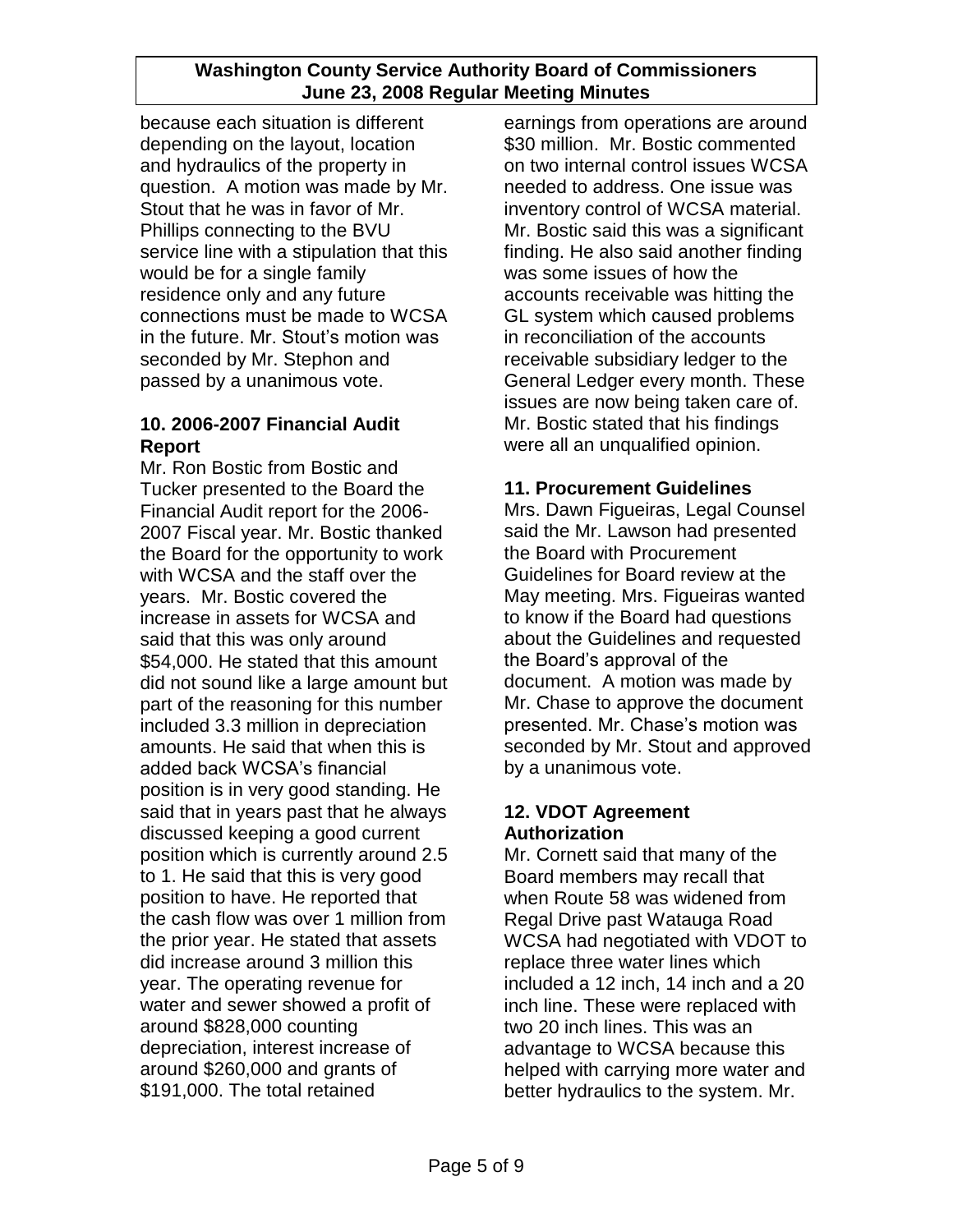Cornett said that this agreement also extended to the North Fork of the Holston River so they agreed to replace all three lines. This also helped in eliminating and payment of the Watauga Pump station which helped us to build the wash water tank at the Water Filtration Plant on Hwy 58 for the same amount of money. Mr. Cornett stated at the time of these negotiations VDOT was not in agreement of replacing the river crossings. Mr. Cornett said that since it is time to replace the next phase of this project which goes from Watauga Road to Bethel Road that VDOT will need to replace these river crossings for WCSA. Mr. Cornett stated that VDOT was willing to do these crossings without further charges to the Authority. Mr. Cornett said that there is one item that they are requesting from VDOT. This would include the raw water line that would be incorporated from Middle Fork to the South Fork River for our Water Production Project expansion. He stated that rather than trying to get the permit from VDOT after they have widened the road they wanted to include this line in their plans. He stated that VDOT was willing to include this in their plans and their engineer had determined that this portion of the 24 inch water line is about 12.9 percent of the total cost of the water line concerned and have presented WCSA with an agreement. This agreement stated that WCSA would pay the 12.9 percent of the total construction cost to include the 24 inch line in the project. He did say that \$5450.02 of engineering costs would be associated with this project. Mr. Cornett requested the Board accept

the agreement presented by VDOT that WCSA pay 12.9 percent of the total construction cost related to utilities on this project and \$5450.02 of the engineering costs. Mr. Cornett also requested that he be authorized to sign this agreement with VDOT. A motion was made by Mr. Stout to accept the VDOT agreement and authorize Mr. Cornett to sign the documents. Mr. Stout's motion was seconded by Mr. Stephon and passed by a unanimous vote.

## **13. 2008-2009 Budget Presentation**

Ms. Roberts presented a handout of the Capital Improvements plan and the Budget presentation for the 2008-2009 fiscal years. Ms. Roberts stated that they had reviewed these documents in great detail at the last board meeting. Ms. Roberts said at the Budget workshop the Board had requested a summary of proposed rate changes for the upcoming fiscal year. She stated that in these summaries she included the proposed increases for water connection fees, wastewater connection fees and water and wastewater rate increases. Ms. Roberts stated that the actual proposed water increase to customer's bills would be an increase of \$2.00 to the minimum bill which is currently \$15.50. This also included a 20 cent increase to the water usage amounts under 4,000 gallons and any consumption over 4,000 gallons would show a 40 cent increase. This also included an increase of 40 cents to all sprinkler line size charges. These changes would affect all residential, commercial and industrial customers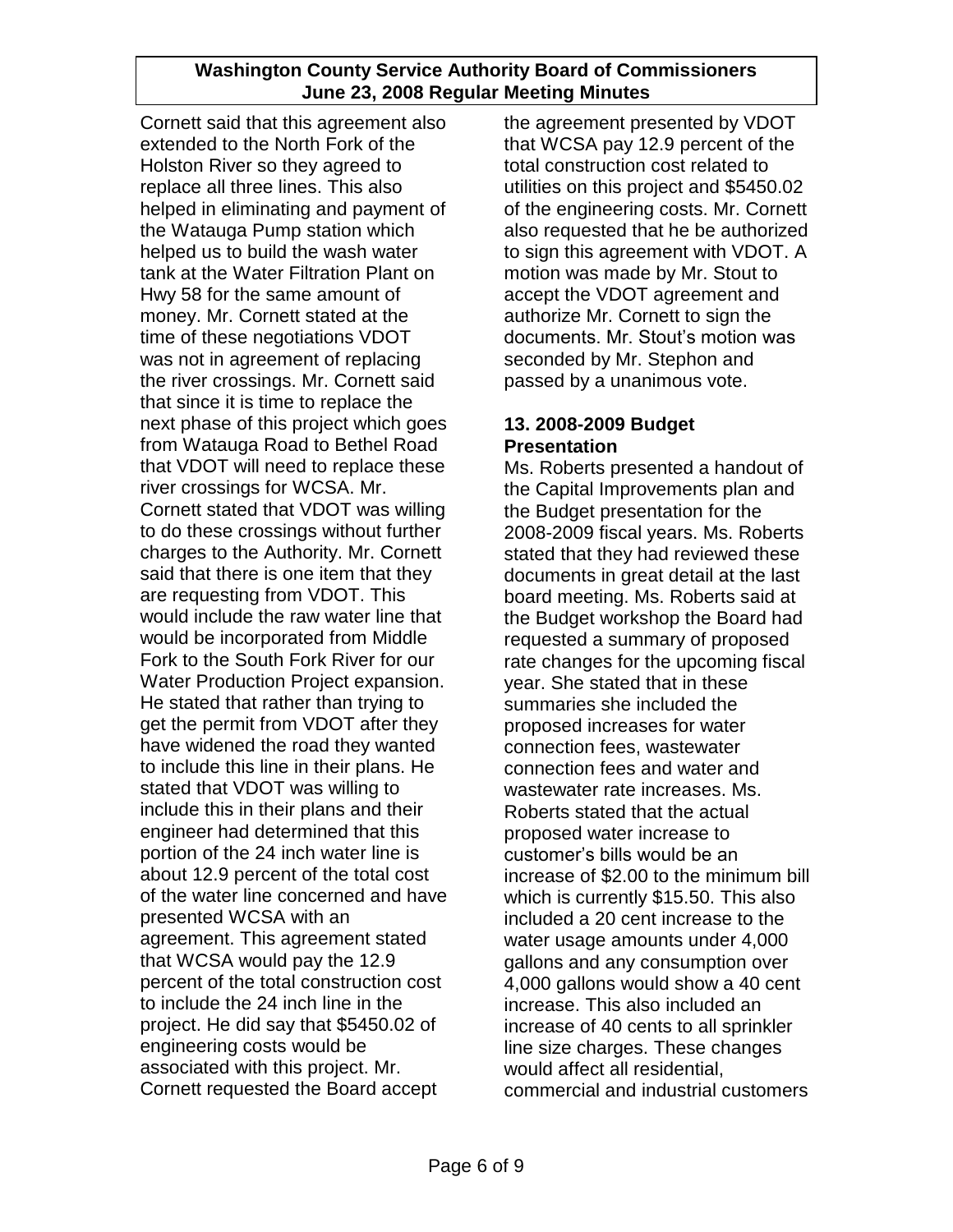that are billed by WCSA. She presented three scenarios to the Board for rate changes effective July 1<sup>st</sup>. Ms Roberts requested that the Board review these scenarios and approve one of them for the upcoming year rate increase. Mr. Cornett stated that while they review these changes he wanted to let them know that they had received all of their funding for the construction of Phase I of the Exit 13 wastewater project in the Westwood area and they might want to consider making the wastewater connection fee increase effective as of January 1<sup>st</sup>, 2009. They are planning to meet with them within the next 30 to 60 days to have user agreements signed and this could possibly be seen as a favorable gesture if they postponed the connection fee increase to wastewater. He also said that along with this project funding that is currently in place that is contingent on WCSA increasing the monthly user fees for wastewater customers. This increase would affect the minimum from \$31.00 to \$32.00 for residential customers and also the customers with usage over 5,000 gallons a month by \$2.00 more per month this year and \$2.00 a month the following year. Mr. Cornett said by having these rate increases in wastewater rates would make us look more favorable for grant money for projects in the future. Mr. Stephon made a motion to adopt Scenario #2 for the proposed rate increase that had been presented with a stipulation that the wastewater connection fee would not be increased until January 1<sup>st</sup>, 2009. Mr. Stephon's motion was seconded by Mr. Chase and passed

by a 7-0-0 vote. A motion was also made by Mr. Stout to adopt the 2008-2009 Budget presented. Mr. Stout's motion was seconded by Mr. Chase and passed by a unanimous vote.

## **14. Closed Meeting; Personnel, Acquisition and Disposition of Property, Investment of Public Funds, and Legal Advice**

Mr. Chase moved that the Board adjourn to Closed Meeting in accordance with the Virginia Freedom of Information Act, Code of Virginia Section 2.2-3711 Paragraph A (1): Personnel: Discussion, consideration or interviews of prospective candidates for employment; assignment, appointment, promotion, performance, demotion, salaries, disciplining or resignation of specified public officers, appointees, or employees of any public body; and evaluation of the performance of departments where such evaluation of performance of departments necessarily involve discussed specific individuals; and Code of Virginia Section 2.2-3711 Paragraph A (6): Investment of Public Funds, Discussion or Consideration of the investment of public funds where competition or bargaining is involved where if made public initially the financial interest of the governmental unit could be adversely affected and Code of Virginia Section 2.2-3711 Paragraph (A) (3): Acquisition and Disposition of Property; the discussion or consideration of the acquisition of real property for public purposes, or of the disposition of publicly held property, where discussion in an open meeting would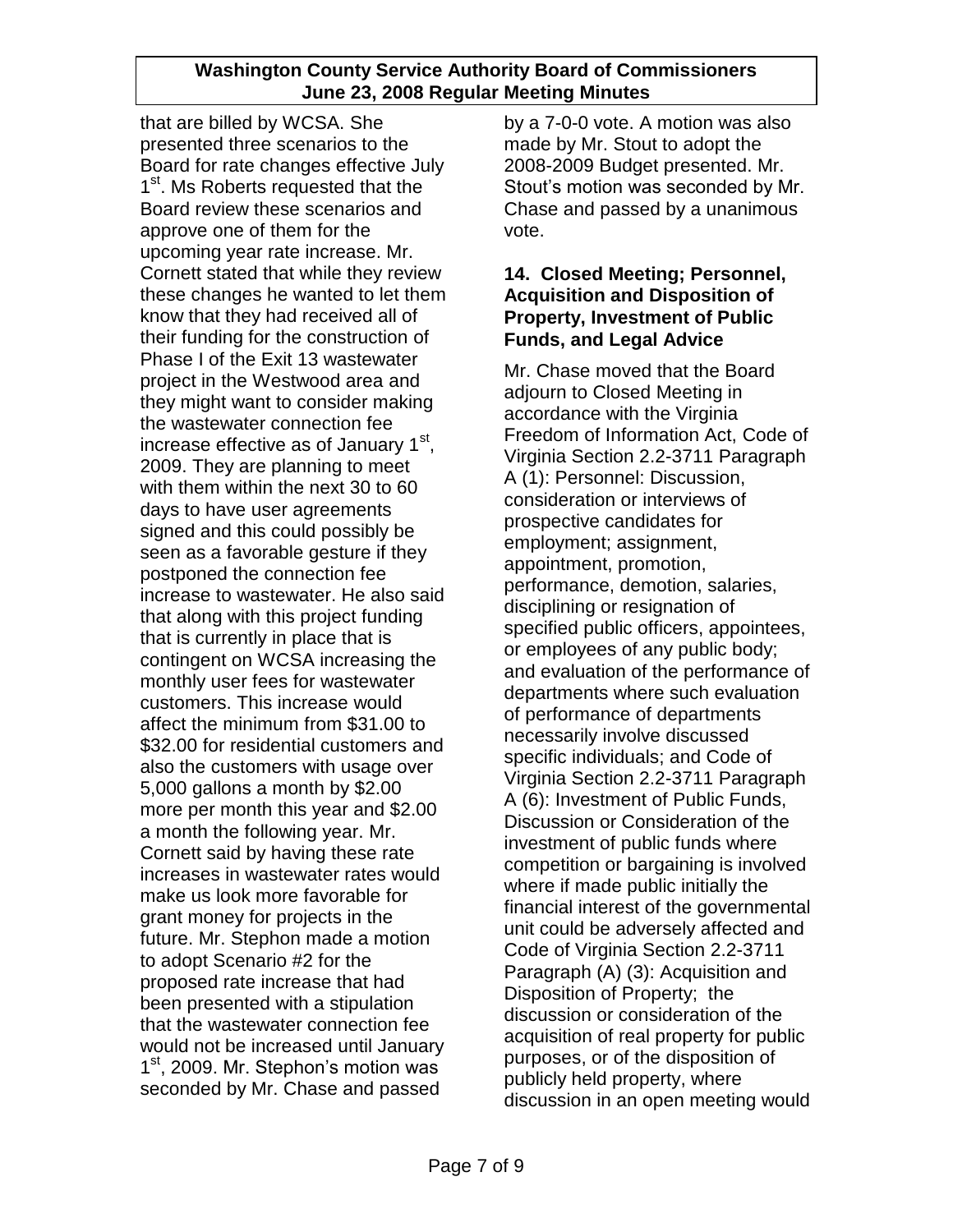adversely affect the bargaining position or negotiating strategy of the public body and Code of Virginia Section 2.2-3711 Paragraph (A) (7): Legal advice; Consultation with Legal counsel and briefing by staff members or consultations pertaining to actual or probable litigation, where such consultation with legal counsel employed or retained by the public body regarding specific legal matters requiring the provision of legal advice by such counsel. For the purposes of this subdivision, "probable litigation" means litigation that has been specifically threatened or on which the public body or its legal counsel has a reasonable basis to believe will be commenced by or against a known party. Nothing in this subdivision shall be construed to permit the closure of a meeting merely because an attorney representing the public body is in attendance or is consulted on this matter.

In addition to the Board, the presence of Mrs. Dawn Figueiras, WCSA Counsel and Mr. Robbie Cornett, WCSA General Manager. The motion by Mr. Chase was seconded by Mr. Rector. The motion passed (7-0-0). The Board adjourned to Closed meeting at 8:23 p.m.

## **Return to Public Session**

Upon motion by Mr. Rector and second by Mr. Stephon, the Board returned to Public Session at 9:45 p.m.

## **Certification of Closed Meeting**

Whereas, the Washington County Service Authority has convened to a Closed Meeting on this date pursuant to an affirmative recorded vote and in accordance with the provision of the Virginia Freedom of Information Act; and Whereas, Section 2.2-3712 Paragraph D of the Code of Virginia requires a certification by this Authority that such Closed Meeting was conducted in conformity with Virginia law; Now, therefore, be it resolved that the Authority hereby certifies that to the best of each member's knowledge, (1) only public business matters lawfully exempted from open meeting requirements by Virginia law were discussed in the Closed Meeting to which this certification resolution applies, and (2) only such public business matters as were identified in the motion convening the Closed Meeting were heard, discussed or considered by the Authority. The motion passed 7-0-0.

AYE: Mr. Cole, Mr. Blaylock, Mr. Chase, Mr. Stephon, Mr. Stout, Mr. Reynolds, Mr. Rector

NAY: none

Absent: none

## **15. Late Items**

Mr. Rector said that he had received a complaint from Mr. John Yeatts about an ongoing pressure problem on Shortsville Road. He requested that the pressure be checked. He was told that this had been a problem since a pressure reducing valve had been installed on Maiden Creek Road.

## **16. Adjournment**

Mr. Rector made a motion to adjourn. Mr. Blaylock seconded. The motion passed 7-0-0. The Board adjourned at 09:50 p.m.